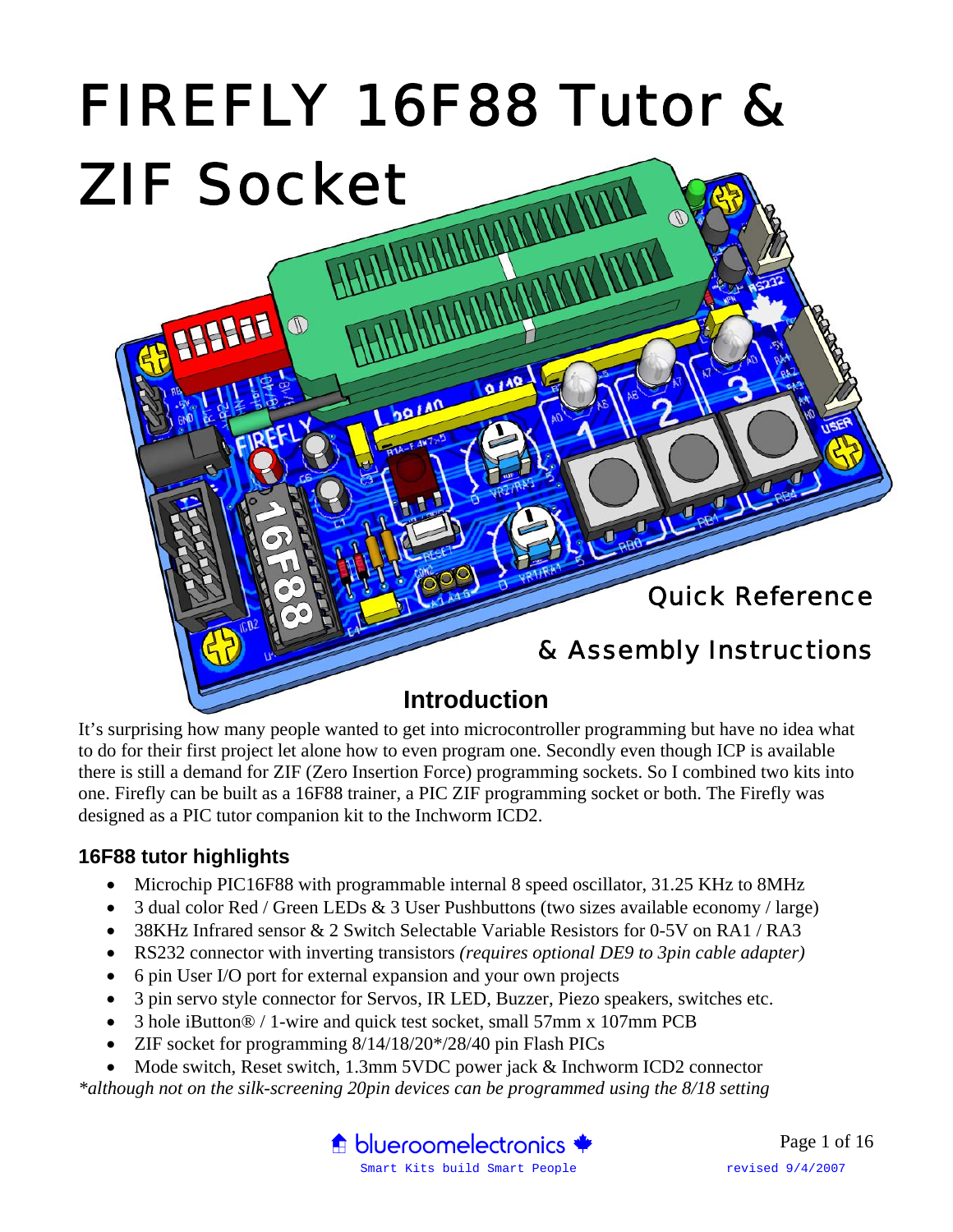#### **Why the PIC16F88…**

The PIC16F88 is the current king of the 18pin 16F series PICs. This inexpensive and very powerful micro is just packed with internal peripherals. Although there are literally hundreds of PICs to choose from the 16F88 stood on top of the pack for one reason more than any other; **the 16F88 has the hardware debugger built in.**  Whether you're new with PICs or old school, when you're working with any microcontroller there will be a time when you wish you could see what that little black box was thinking on the inside. Well that's what a debugger lets you do; you can set breakpoints *stop a running program* and see exactly what the processor sees. You can even modify the data. Difficult to find program errors can be spotted and wiped out with relative

|                      | 16F84A | 16F628A        | <b>16F88</b>   |  |
|----------------------|--------|----------------|----------------|--|
| Flash                | 1024   | 2048           | 4096           |  |
| RAM                  | 68     | 224            | 368            |  |
| <b>EEPROM</b>        | 64     | 128            | 256            |  |
| <b>Internal Osc</b>  | No     | 2 speed        | 8 speed        |  |
| A/D                  | None   | <b>None</b>    | 7 @ 10bit      |  |
| <b>Timers</b>        | 1      | 3              | 3              |  |
| <b>USART</b>         | No     | Yes            | Yes            |  |
| <b>PWM / CCP</b>     | No     | 1              | 1              |  |
| Comparators          | No     | $\overline{2}$ | $\overline{2}$ |  |
| <b>Self Flashing</b> | Νo     | No             | Yes            |  |
| Debugger             | No     | No             | Yes            |  |

ease and as a learning tool the mysteries of the internal workings are quickly revealed.

#### **Circuit Description**

A detailed description of Firefly built in peripherals can be found in the "Firefly User Guide" Although Firefly is a fairly straight forward design; one feature worth further examination would be the RS232 level shifter. When using the hardware USART the data on the RX & TX pins has to be inverted and level shifted to be useful as RS232. This type of RS232 inverter requires the hosts idle *"Mark"* TX voltage is at or below GND *(ideally lower than -3V).*

- 1. D2 borrows power from the target RS232 TX pin.
- 2. C1 charges to a negative voltage when RX is idling and R1A pulls TX to this negative (idle / mark) voltage.
- 3. Inverted *by Q2* (RX incoming RB2) from target RS232.
- 4. Inverted *by Q1* (TX outgoing RB5) from U1-16F88.

*\*If your target serial port does not pull RX to a negative voltage when idle; the serial port may not operate because the TX line will never pull to a MARK (negative) voltage. Test the voltage at point*  $\Phi$ 

Other noteworthy features would be the multiplexed (Mux) LED display. The Red / Green two lead LEDs can only be turned on one at a time. This scheme; sometimes called Charlieplexing allows very few I/O pins to run many LEDs. With the Firefly we can effectively control six LEDs with three pins, to make more than one LED appear lit at a time; but to do this we have to continuously refresh the display faster than 40Hz. This is not difficult to program, as an example try removing all the "call Delay" lines in Blinky 16F88 on page 9 and the result will be the LEDs will appear Orange *(they're actually only lit one at a time, try single stepping in debug mode and you'll see).*

The IR1 decoder TSOP34838 has an internal 38KHz band pass filter so it will only see IR transmissions that are modulated at or near 38KHz; this is designed to prevent ambient light from falsely triggering the sensor. IR1 also shares RB0 with Pushbutton SW2. Therefore when you're using SW2 *Pushbutton 1* you should disable IR1 using SW5-3  $\Box$  the reverse is true when using IR1  $\Box$  (don't use SW2)

**A** blueroomelectronics



Smart Kits build Smart People revised 9/4/2007 Page 2 of 16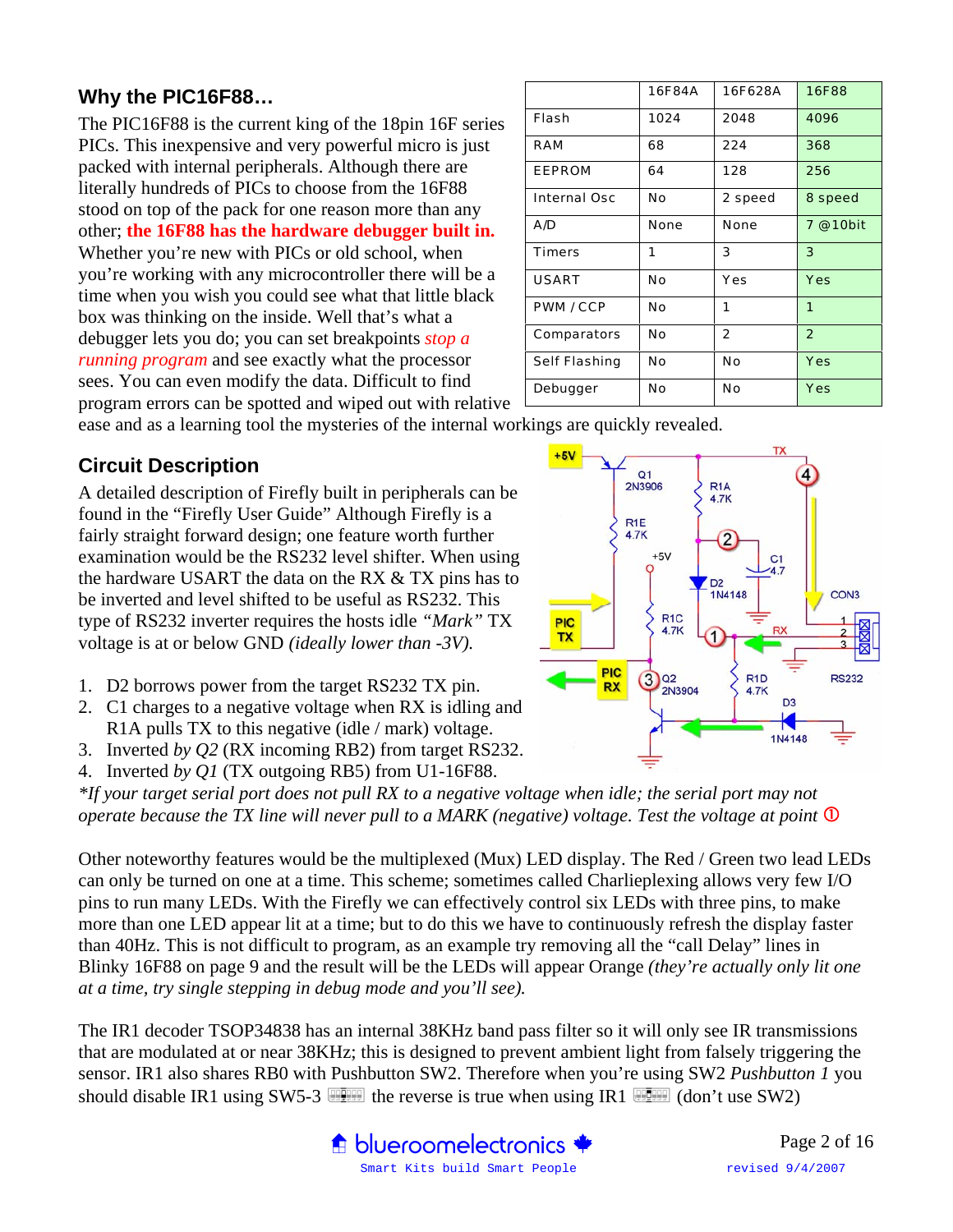#### **Necessary Tools** *(not included in kit)*

As with any electronic kit the following tools are essential:

- Low wattage fine tip soldering iron <50W
- Resin core solder
- Wire cutters or side cutters (small)
- Needle nose pliers (small)
- Slotted screwdriver (small)
- Phillips screwdriver (small)
- Multimeter (this really is a must for any electronics project)

#### **Assembly**

Traditionally it's easiest to assemble a circuit board with the lowest profile and/or smallest parts first.

Install 5% resistors R2, R4, R5 Small signal diodes D1 thru D3 (Red 1N4148) *Note: diodes use a colored band to denote polarity*  SIP resistors *Isolated type* R1 (4.7K) ,R3 (100ohm) *(You can use 1/8W resistors if you don't have the SIPs)*  IC socket for U1 *(notice notch orientation)* Transistors Q1 (2N3906) / Q2 (2N3904) Power LED4 (green) LED1, LED2, LED3 (Dual Color RED / GREEN) *Note: LEDs have a flat side indicating polarity*  Capacitors C3, C4, C5 *(note lead spacing)* Capacitors C1, C6 (4.7uF) Capacitor *(note polarity)* C2 (33uF) Switches SW1, SW5 *(note pin 1 on SW5)*  Switches SW2, SW3, SW4 *(one of two sizes will fit)*  38KHz IR decoder IR1 *(see the cover diagram for details) Optional* 1.3mm coax power jack P1 *regulated 5V required* Connectors CON1 thru CON5 *(Use the Firefly cover illustration as a guide)*



Optional install Aries ZIF socket. *(The 3M Textool ZIF will not fit and is not recommended) Note: The Aries ZIF socket and SW5 can be a very tight fit. It's advised to place them both on the board before soldering either.* 

#### **Initial Testing**

Before installing IC1 (PIC16F88) apply power to the board, this is best done by attaching an ICD2 such as the Inchworm to the ICD2 connector (CON5). The 3mm green power LED4 should be on. *Note: The #2 LED may be on (Green) when the 16F88 is blank.* This is normal as the comparators (which by defalt are on) are driving the pins.

#### **Final Assembly**

Make sure the board is un-powered then install U1 (PIC16F88). If you've built a Tutor try out the program "Blinky VR1" near the end of this document for testing the BiColor LEDs and VR1. There will be Firefly and other PIC related projects added to the blueroomelectronics site regularly. See the project link on the site for details.

*Make sure to download the 16F88 datasheet from Microchip for a detailed explanation of the 16F88.* 



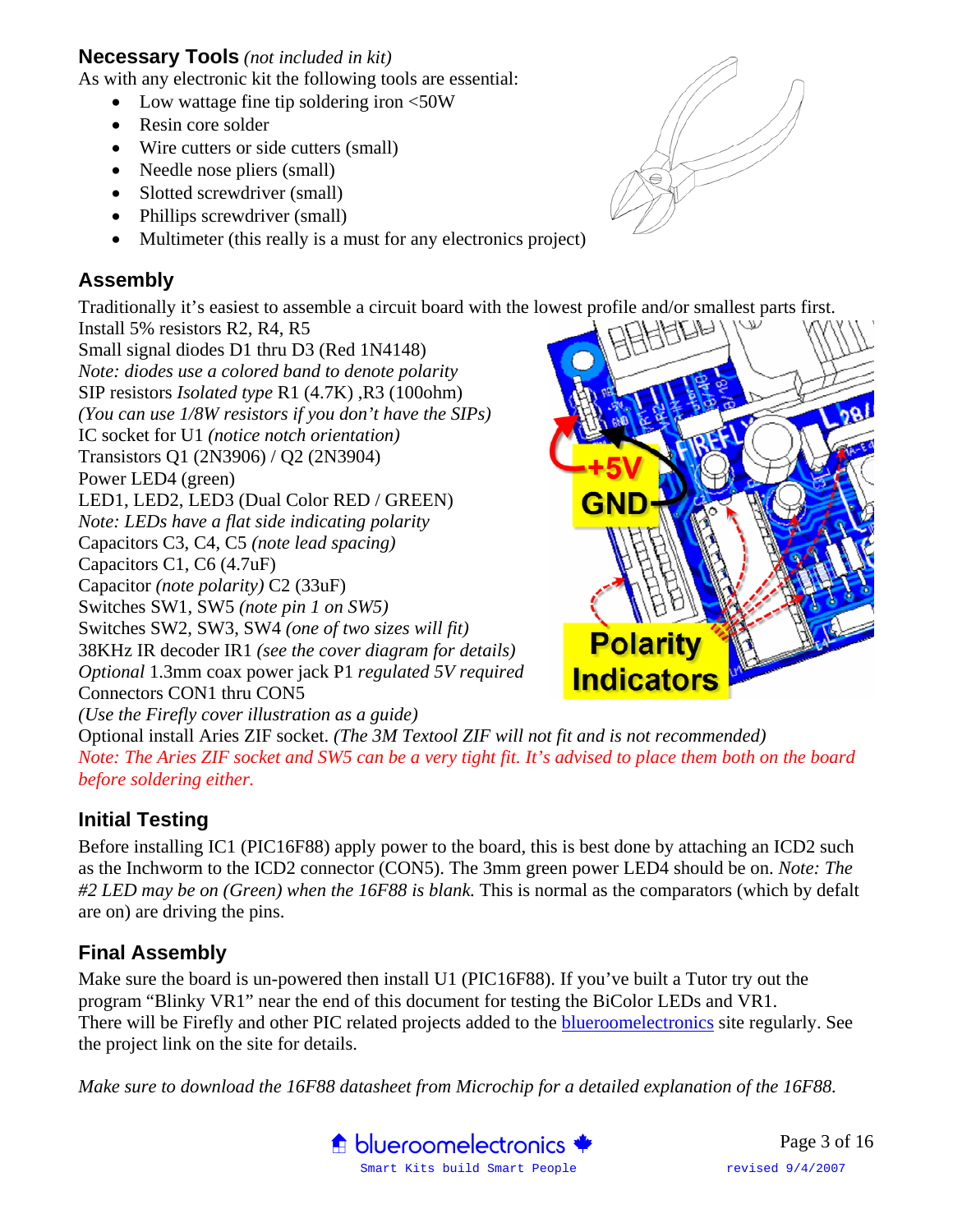#### **Parts List FIREFLY T (Tutor)**

#### *Capacitors*

| $\mathbf{1}$ |        | 4.7uF 16V (subminiature)                              |
|--------------|--------|-------------------------------------------------------|
| $\mathbf{1}$ |        | 33uF 6.3V (subminiature 22uf thru 47uf may be used)   |
| 3            | C3.4.5 | 0 1uF                                                 |
|              | C.6    | 4.70F 6.3V (subminiature 4.70f thru 470f may be used) |

#### *Resistors ¼W (tan body, 4 color bands)*

|   | R2                                | 22K      | Red, Red, Orange, Gold            |
|---|-----------------------------------|----------|-----------------------------------|
| 2 | R4.5                              | 330      | Orange, Orange, Brown, Gold       |
|   | R 1                               | 4.7K x 5 | SIP 10pin 5 independent resistors |
|   | R3                                | 100 x 5  | SIP 10pin 5 independent resistors |
| 2 | VR <sub>1</sub> , VR <sub>2</sub> | 10K      | 10K Trimmer potentiometers        |

#### *Semiconductors*

| D1, 2, 3       | 1N4148 Small Signal Diode                               |
|----------------|---------------------------------------------------------|
| LED1, 2, 3     | 3mm or 5mm RED/GREEN dual color LED (LTL-293SJW 2 lead) |
| LED4           | 3mm GREEN LED                                           |
| IR1            | TSOP34838 38KHz IR detector                             |
| 0 <sub>1</sub> | 2N3906 PNP (EBC)                                        |
| Q2             | -www<br>₩<br>-⁄Wn<br>2N3904 NPN (EBC)                   |
|                | PIC16F88                                                |
|                |                                                         |

#### *Switches*

| SW1       | Small pushbutton (450-1173-ND)                   |
|-----------|--------------------------------------------------|
| SW2, 3, 4 | Pushbutton (Small or Large 450-1131-ND see text) |
| SW5       | DIP Switch 6 position                            |

#### *Connectors*

| -1 | CON 1 |                                   | 6pin Molex connector +5V, RA1, RA2, RA3, RA4, GND |
|----|-------|-----------------------------------|---------------------------------------------------|
|    | CON2  | 3pin machine socket RA3, RA4, GND |                                                   |
|    | CON3  | 3pin Molex connector TX, RX, GND  |                                                   |
|    | CON4  | 3pin header                       | RB3. +5V. GND                                     |
|    | CON5  | ICD 2x5 PCB Male                  | ICD2 (Inchworm)                                   |

#### *Miscellaneous*

| 18-pin | IC Socket                         |
|--------|-----------------------------------|
|        | 1.3mm PCB RA Coax Jack (optional) |

#### *Optional Accessories*

| Enclosure        | Hammond 1591B (112mm x 62mm) or 1591BC clear lid |
|------------------|--------------------------------------------------|
| 5VDC Adapter     | 5VDC 1.3mm center positive coax AC adapter       |
| 3pin RS232 Cable | See text for building instructions               |

## **Parts required for Firefly Z (ZIF) option\***

1 J1 Aries 40-6554-10 (3M / Textool may require modification)

*\*To build a "Firefly Z" ZIF only option only J1, SW5, CON5 & C3 are required. LED4 and R5 are optional but recommended.* 

## **Parts required for Firefly TZ (Tutor & ZIF)**

The Firefly TZ requires all parts listed above

Part numbers ending in  $\cdot$ ND can be found at http://www.Digikey.com



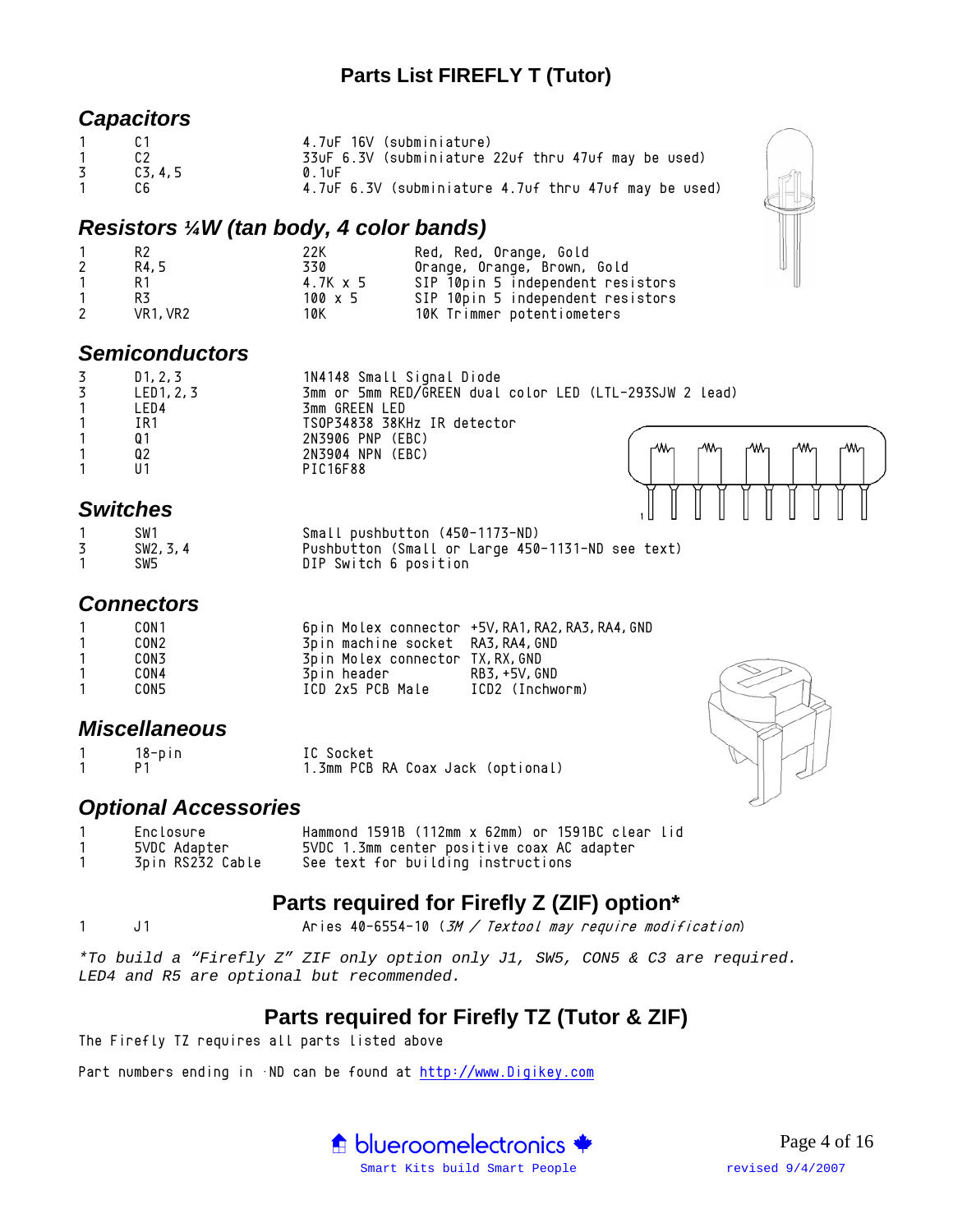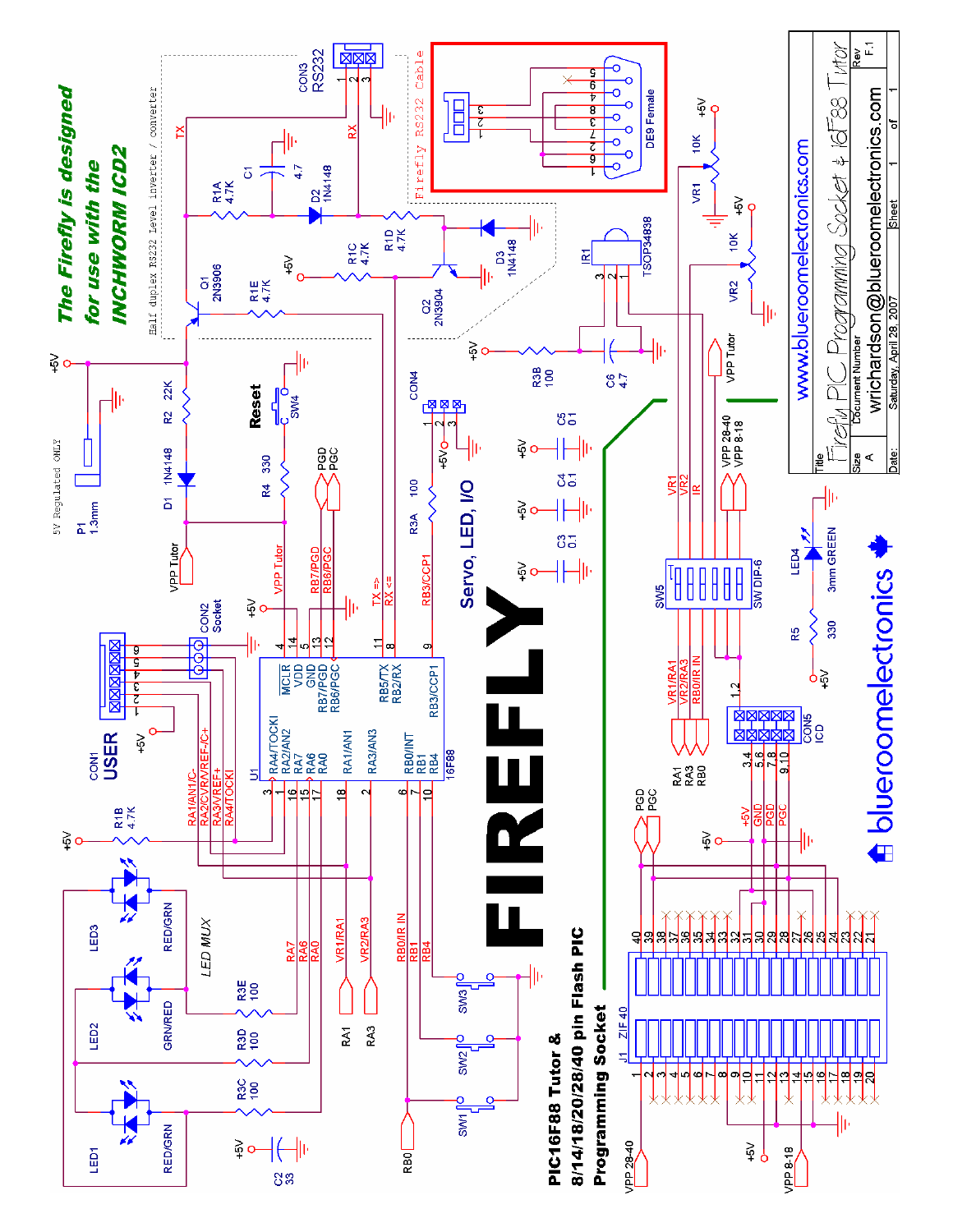

In the upper left corner of the Firefly there is a six position DIP switch (shown in Tutor default mode)

|         |      | Functions from 1-6 (left to right) enable = on / up & disable = off / down       |
|---------|------|----------------------------------------------------------------------------------|
| $SW5-1$ |      | VR1 $(0-5V \text{ pot}) = \text{up}$ , USER port RA1 I/O = down                  |
| $SW5-2$ |      | VR2 $(0-5V \text{ pot}) = \text{up}$ , USER port RA3 I/O = down                  |
| $SW5-3$ |      | IR IN (38KHz IR) receiver on $RB0 = up$ , Pushbutton 1 is always enabled         |
| $SW5-4$ |      | Tutor (ICD2 controls U1, 16F88), down allows 16F88 free running mode & SWI RESET |
| $SW5-5$ |      | 28/40 (ICD2 setting for programming 28 or 40 pin 5y tolerant PICs)               |
| $SW5-6$ | 8/18 | (ICD2 setting for programming 8, 14, 18 or 20 pin 5y tolerant PICs)              |

Reset switch SW1 will function when SW5-4 is down (off). Normally when you're working with an ICD2 you control reset via MPLAB.

## **Firefly RS232 Cable (DTE)**

The illustration on the right should help you to build your Firefly to DE9 RS232 cable.

This type of cable can connect directly to your PCs serial port or other DCE *Data Computer Equipment* terminals or devices.

| $\operatorname{Firaff}$ |   |   |               | $\overline{\phantom{0}}$ |     |              |        |  |
|-------------------------|---|---|---------------|--------------------------|-----|--------------|--------|--|
| <b>DEQ</b><br>Female    | Δ | ັ | 461511'<br>ູບ | $\overline{a}$<br>ັ      | 461 | <sup>8</sup> | $\sim$ |  |

The white wires in the close-up are for loopback connections. Use shielded cable for lengths over 1' or 30cm *(Solder the shield conductor to the DE9 connector)*  Note: the colors shown are for reference only. Your cables colors may be different.

*It's a good idea to use a DE9 shell on the cable.* 

## **ZIF (Zero Insertion Force) Programming Socket**

The ZIF socket option when combined with an Inchworm ICD2 is compatible with the following PICs. PICs with 20pins or less are inserted into the socket at pin#11, it's recommended to mark this pin location on the socket with a silver sharpie marker or a small dash of paint (see the cover drawing for suggestions)

#### **ZIF Socket Compatible PICs with 0.6" & 0.3" wide DIP**

12F508, 12F509, 12F510, 12F629, 12F635, 12F675, 12F683

16Fxxxx series : 505, 506, 54, 616, 627x, 628x, 630, 631, 636, 648A, 676, 677, 684, 685, 687, 688, 689, 690, 716, 72, 73, 737, 74, 747, 76, 16F767, 16F77, 16F777, 16F785, 16F818, 819, 83, 84A, 87, 870, 871, 872, 873x, 16F874x, 876x, 877x, 88, 883, 884, 886, 887, 913, 914, 916, 917, HV616 18Cxxxx series : 242, 252, 442, 452

18Fxxxx series : 1220, 1230, 1320, 1330, 2220, 2221, 2320, 2321, 2331, 2410, 242, 2420, 2431, 2439, 2450, 2455, 248, 2480, 2510, 2515, 252, 2520, 2525, 2539, 2550, 258, 2580, 2585, 2610, 2620, 680, 2682, 2685, 4220, 4221, 4320, 4321, 4331, 4410, 442, 4420, 4431, 4439, 4450, 4455, 448, 4480, 4510, 4515, 452, 4520, 4525, 4539, 4550, 458, 4580, 4585, 4610, 4620, 4680, 4682, 4685

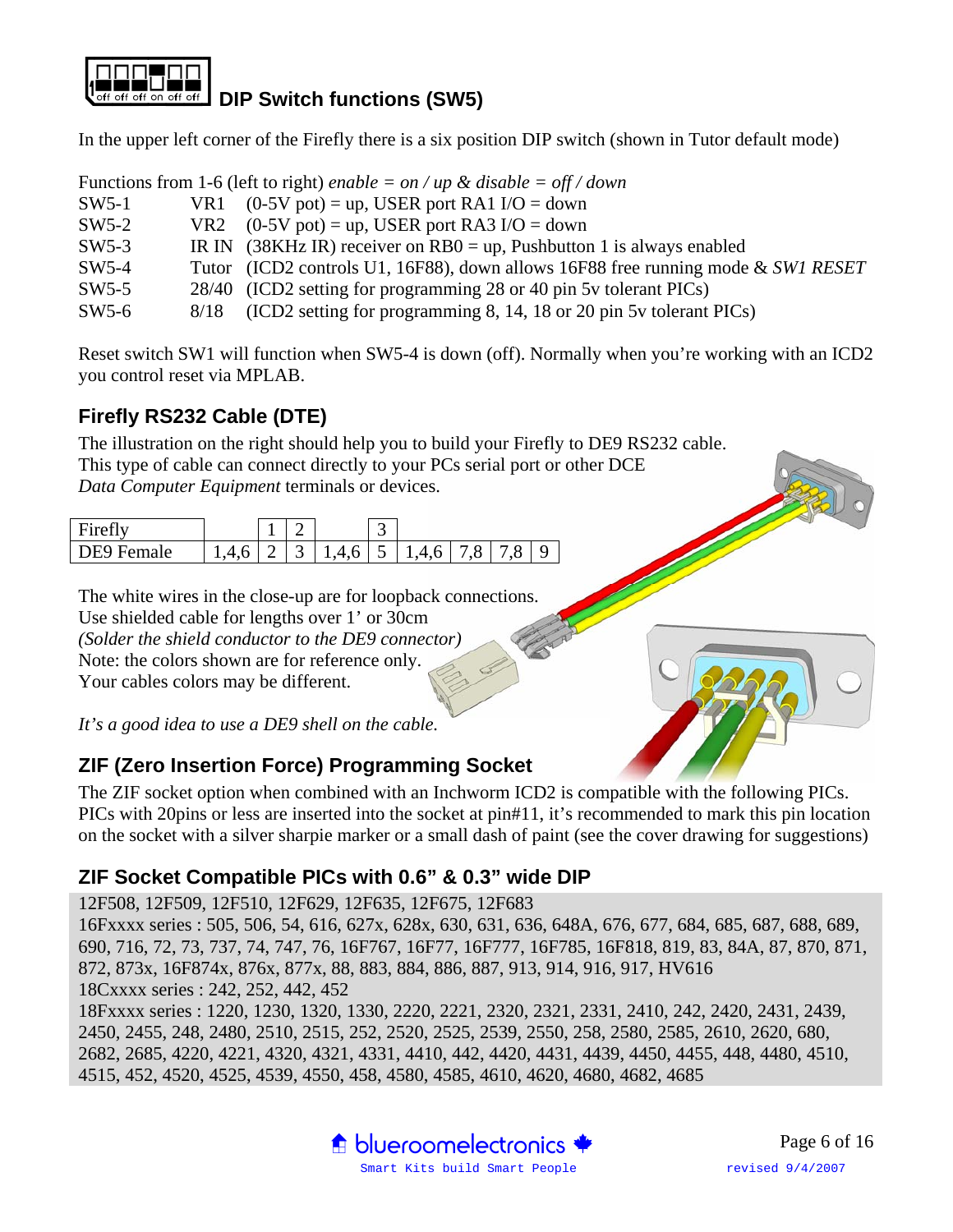# **The Programming Switches (VPP select) and the ZIF socket**

**Programming 8/14/18/20 DIP PICs** *(Tutor off, 28/40 off, 8/18 on)*



## **Programming 28/40 pin PICs** *(Tutor off, 28/40 on, 8/18 off)*



**Programming the Tutor 16F88** *(Tutor off, 28/40 on, 8/18 off)*



|  | off off off off |  |  |
|--|-----------------|--|--|

**Free Running the Tutor 16F88** 

| ; *** sleep16F88.asm                 |
|--------------------------------------|
|                                      |
| LIST p=16F88<br>INCLUDE "p16f88.inc" |
| __CONFIG _CONFIG1, 0x3F7C            |
| banksel TRISA                        |
| movlw b'00111111'                    |
| movwf TRISA                          |
| banksel PORTA                        |
| <b>0x80</b><br>mov Lw                |
| movwf PORTA ; LED2 red               |
| clrwdt                               |
| goto<br>$$ - 1$                      |
|                                      |

#### **and Tutor / ZIF Interference**

Depending on the program running on 16F88 (Tutor); it's possible to interfere with the ZIF socket. The program "sleep16F88.asm" should correct the problem when using the ZIF socket. If this fails you can hold down the reset button while using the ZIF socket or remove the 16F88.

> $\bigoplus$  blueroomelectronics  $\bigoplus$ Smart Kits build Smart People revised 9/4/2007

Page 7 of 16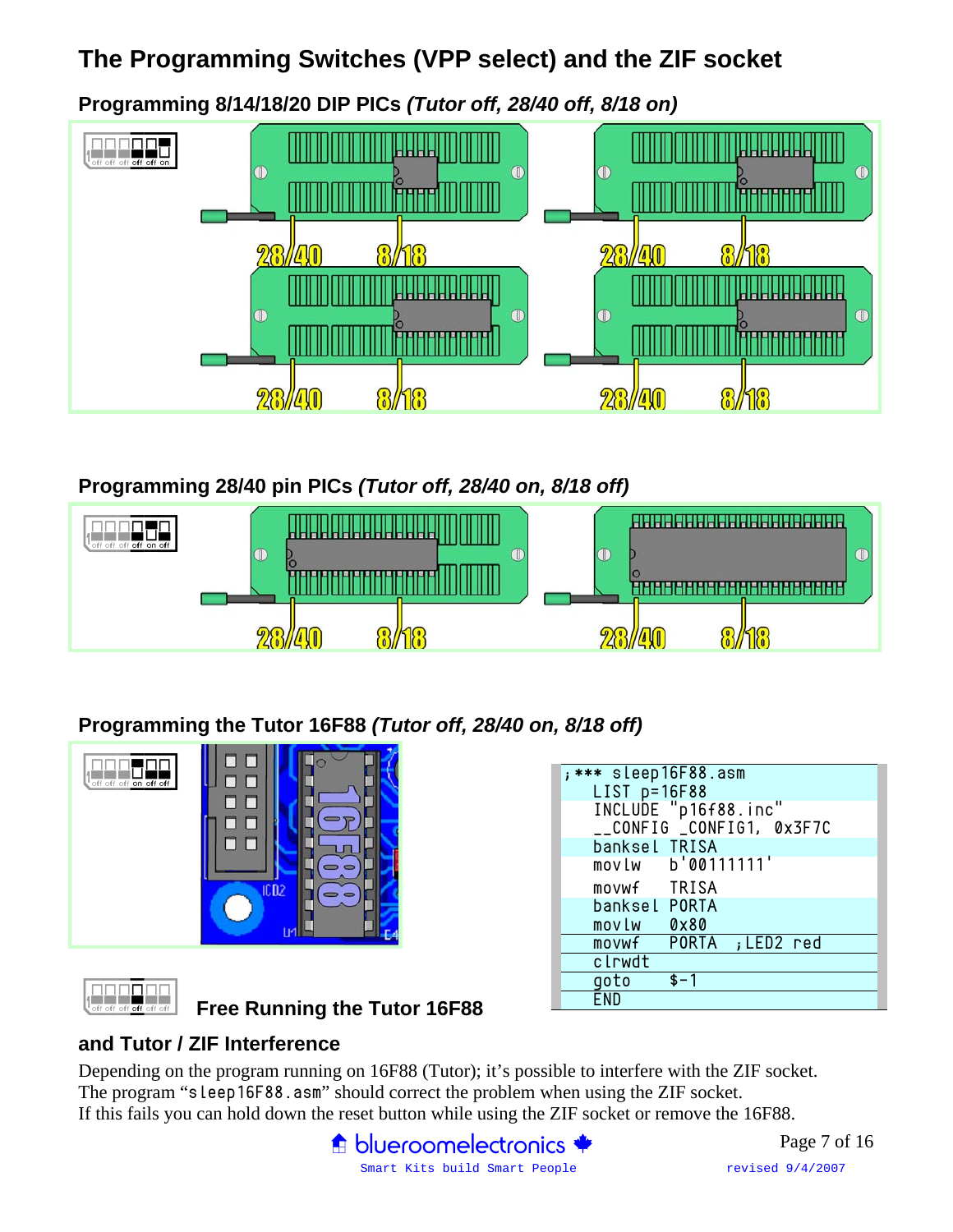## **16F88 Instruction Set**

| Mnemonic       | Description                  | Operation                                                              | Status bits  |                |
|----------------|------------------------------|------------------------------------------------------------------------|--------------|----------------|
| ADDLW K        | Add literal and W            | $w + k \rightarrow$ destination                                        | C, DC, Z     | 1 <sup>1</sup> |
| ADDWF f, d     | Add W and f                  | $w + f \rightarrow$ destination                                        | C, DC, Z     | 1              |
| ANDLW k, d     | AND Literal and W            | w and $k \rightarrow$ destination                                      | $\mathsf{Z}$ | $\mathbf{1}$   |
| ANDWF f, d     | AND W and f                  | w and $f \rightarrow$ destination                                      | Z.           | $\mathbf{1}$   |
| BCF f, b       | Bit Clear f                  | $0 \rightarrow f \langle b \rangle$                                    |              | $\mathbf{1}$   |
| BSF f, b       | Bit Set f                    | $1 \rightarrow f\langle b \rangle$                                     |              | $\mathbf{1}$   |
| BTFSC $f, b$   | Bit Test f, Skip if Clear    | skip if $f$ $\langle b \rangle$ = 0 (2 Cycles)                         |              | $\mathbf{1}$   |
| BTFSS f, b     | Bit Test f, Skip if Set      | skip if $f\langle b \rangle = 1$ (2 Cycles)                            |              | $\mathbf{1}$   |
| CALL k         | Call Subroutine              | $PC \rightarrow TOS$ , $k \rightarrow PC[10:0]$                        |              | $2^{\circ}$    |
|                |                              | $PCLATH[4:3] \rightarrow PC[12:11]$                                    |              |                |
| CLRF f         | Clear f                      | $0 \times 00 \rightarrow f$ , $1 \rightarrow Z$                        | Z.           | $\mathbf{1}$   |
| <b>CLRW</b>    | Clear W                      | $0 \times 00 \rightarrow w$ , $1 \rightarrow Z$                        | Z            | 1 <sup>1</sup> |
| CLRWDT         | Clear Watchdog Timer         | $0 \times 00 \rightarrow WDT$ , 1 $\rightarrow$ TO, 1 $\rightarrow$ PD | TO, PD       | 1 <sup>1</sup> |
| CONF f, d      | Compliment f                 | $f - \emptyset xFF \rightarrow destination$                            | Z            | $\mathbf{1}$   |
| DECF f, d      | Decrement f                  | $f - 1 \rightarrow$ destination                                        | Z            | $\mathbf{1}$   |
| DECFSZ f, d    | Decrement f and Skip if Zero | $f - 1 \rightarrow$ destination                                        |              | $\mathbf{1}$   |
|                |                              | skip if result = 0 (2 Cycles)                                          |              |                |
| GOTO K         | Go to address                | $k \rightarrow PC[10:0]$                                               |              | 2 <sup>7</sup> |
|                |                              | $PCLATH[4:3] \rightarrow PC[12:11]$                                    |              |                |
| INCF f, d      | Increment f                  | $F + 1 \rightarrow$ destination                                        | Z.           | $\mathbf{1}$   |
| INCFSZ f, d    | Increment f and Skip if Zero | $F + 1 \rightarrow$ destination                                        |              | 1              |
|                |                              | skip if result = 0 (2 Cycles)                                          |              |                |
| IORLW k, d     | Inclusive OR literal with W  | w or $k \rightarrow$ destination                                       | Z            | 1 <sup>1</sup> |
| IORWF f, d     | Inclusive OR W with f        | w or $f \rightarrow$ destination                                       | Z            | $\mathbf{1}$   |
| MOVF f, d      | Move f                       | $f \rightarrow$ destination                                            | Z            | $\mathbf{1}$   |
| MOVLW K        | Move literal to W            | $k \rightarrow w$                                                      |              | $\mathbf{1}$   |
| MOVWF f        | Move W to f                  | $W \rightarrow f$                                                      |              | 1 <sup>1</sup> |
| NOP            | No Operation                 | No Operation                                                           |              | $\mathbf{1}$   |
| <b>RETFIE</b>  | Return from interrupt        | TOS $\rightarrow$ PC, 1 $\rightarrow$ GIE                              |              | $\overline{2}$ |
| RETLW <b>k</b> | Return with literal in W     | $k \rightarrow w$ , TOS $\rightarrow PC$                               |              | $\overline{2}$ |
| <b>RETURN</b>  | Return from Subroutine       | $TOS \rightarrow PC$                                                   |              | $\overline{2}$ |
| RLF f, d       | Rotate Left f through Carry  | $C \lt C \lt f \lt C \rightarrow$ destination                          | C            | 1              |
| RRF f, d       | Rotate Right f through Carry | $C \gg f \gg C \rightarrow$ destination                                | C            | 1              |
| <b>SLEEP</b>   | Enter Standby Mode           | $0 \times 00 \rightarrow WDT$ , 1 $\rightarrow$ TO, 0 $\rightarrow$ PD | TO, PD       | $\mathbf{1}$   |
| SUBLW K        | Subtract W from Literal      | $k - w \rightarrow$ destination                                        | C, DC, Z     | $1 \mid$       |
| SUBWF f, d     | Subtract W from f            | $f - w \rightarrow$ destination                                        | C, DC, Z     | $\mathbf{1}$   |
| SWAPF f, d     | Swap nibbles in f            | $f[3:0] \rightarrow$ destination $[7:4]$                               |              | 1.             |
|                |                              | $f[7:4] \rightarrow$ destination $[3:0]$                               |              |                |
| XORLW k, d     | Exclusive OR Literal with W  | w xor $k \rightarrow$ destination                                      | Z            | 1              |
| XORWF f, d     | Exclusive OR W with f        | w xor $f \rightarrow$ destination                                      | Z            | 1 <sub>1</sub> |

 $k = 8$  bit Literal or 11 bit Address,  $f =$  File Register,  $d =$  Destination (w *or* f) if omitted will default to f skip instructions add an extra cycle if condition is true (BTFSC, BTFSS, DECFZ, INCFZ)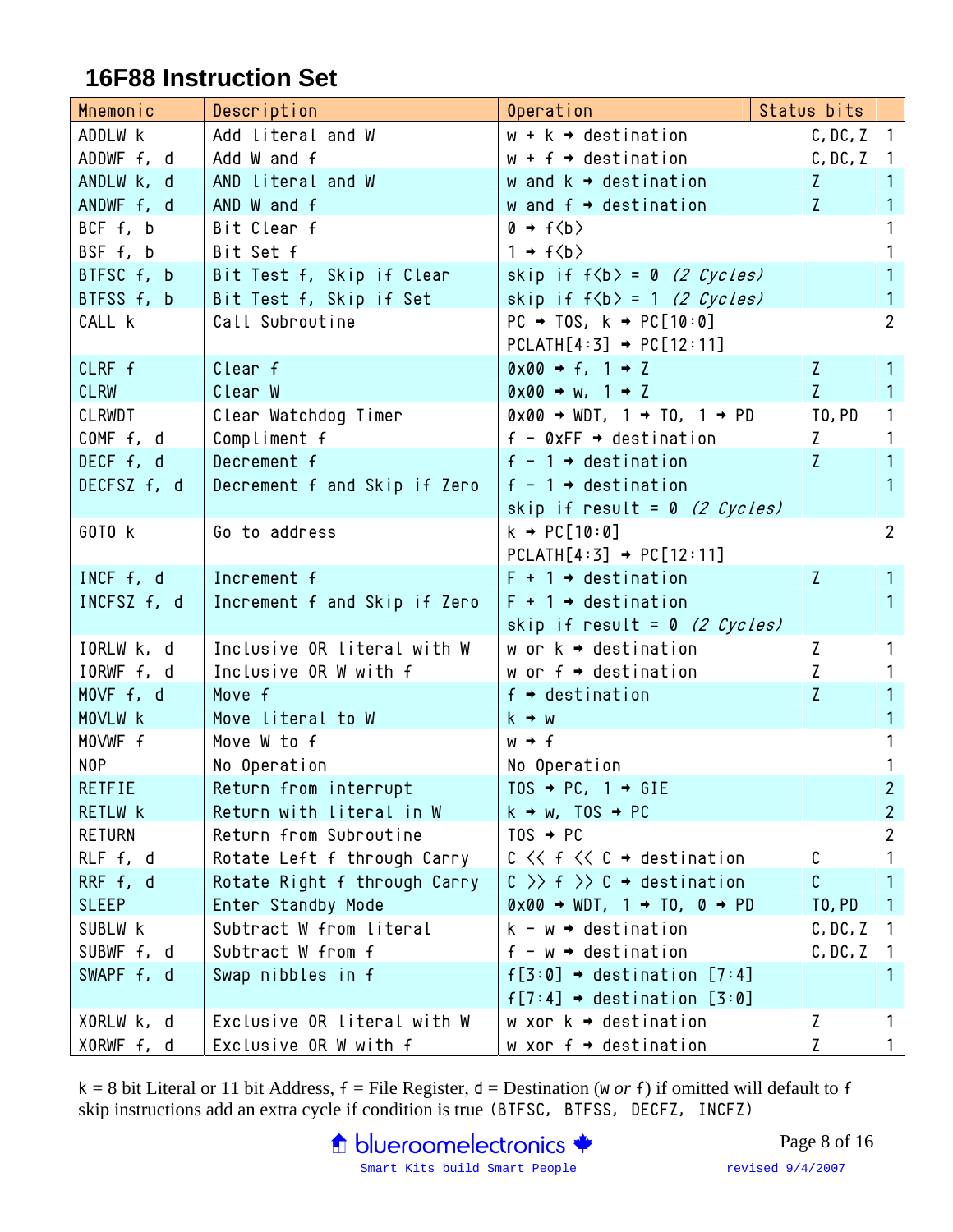| Mnemonic                    | Description                        | Operation                          | Status bits  |
|-----------------------------|------------------------------------|------------------------------------|--------------|
| ADDCF f, d                  | Add Carry to File Register         | btfsc STATUS, C                    | Z            |
|                             |                                    | incf f, d                          |              |
| ADDDCF f, d                 | Add Digit Carry to File Register   | btfsc STATUS, DC                   | $\mathsf{Z}$ |
|                             |                                    | incf f, d                          |              |
| BC k                        | Branch on Carry                    | btfss STATUS, C                    |              |
|                             |                                    | goto k                             |              |
| BNC k                       | Branch on Not Carry                | btfsc STATUS, C                    |              |
|                             |                                    | goto k                             |              |
| BDC k                       | Branch on Digit Carry              | btfss STATUS, DC                   |              |
|                             |                                    | goto k                             |              |
| <b>BNDC</b> k               | Branch on Not Digit Carry          | Btfsc STATUS, DC                   |              |
| BZ k                        | Branch on Zero                     | goto k<br>btfss STATUS, Z          |              |
|                             |                                    | goto k                             |              |
| BNZ k                       | Branch on Not Zero                 | btfsc STATUS, Z                    |              |
|                             |                                    | goto k                             |              |
| CLRC                        | Clear Carry                        | bcf STATUS, C                      | C            |
| <b>CLRDC</b>                | Clear Digit Carry                  | bcf STATUS, DC                     | DC           |
| <b>CLRZ</b>                 | Clear Zero                         | bcf STATUS, Z                      | Z            |
| LCALL <b>k</b>              | Long Call                          | bcf/bsf STATUS, RP0                |              |
|                             |                                    | bcf/bsf STATUS, RP1                |              |
|                             |                                    | call k                             |              |
| LGOTO K                     | Long Goto                          | bcf/bsf STATUS, RP0                |              |
|                             |                                    | bcf/bsf STATUS, RP1                |              |
|                             |                                    | goto k                             |              |
| MOVFW f                     | Move File Register to W            | movf, 0                            | Z            |
| NEGF f, d                   | Negate File Register               | comf f, 1                          | $\mathsf{Z}$ |
|                             |                                    | incf f, d                          |              |
| <b>SETC</b>                 | Set Carry                          | bsf STATUS, C                      | $\mathsf C$  |
| SETDC                       | Set Digit Carry                    | bsf STATUS, DC                     | DC           |
| <b>SETZ</b>                 | Set Zero                           | bsf STATUS, Z                      | $\mathsf{Z}$ |
| <b>SKPC</b><br><b>SKPNC</b> | Skip on Carry<br>Skip on Not Carry | btfss STATUS, C<br>btfsc STATUS, C |              |
| <b>SKPDC</b>                | Skip on Digit Carry                | btfss STATUS, DC                   |              |
| <b>SKPNDC</b>               | Skip on Not Digit Carry            | btfsc STATUS, DC                   |              |
| <b>SKPZ</b>                 | Skip on Zero                       | btfss STATUS, Z                    |              |
| SKPNZ                       | Skip on Not Zero                   | btfsc STATUS, Z                    | Z            |
| SUBCF f, d                  | Subtract Carry from File Register  | btfsc STATUS, C                    | Z            |
|                             |                                    | decf f, d                          |              |
| SUBDCF f, d                 | Subtract Digit Carry from File     | btfsc STATUS, DC                   | Z.           |
|                             | Register                           | decf f, d                          |              |
| <b>TSTF</b>                 | Test File Register for Zero        | movf f, 1                          | $\mathsf{Z}$ |

# **MPASM Pseudo Instruction Set** *(mini macros for the midrange PIC)*

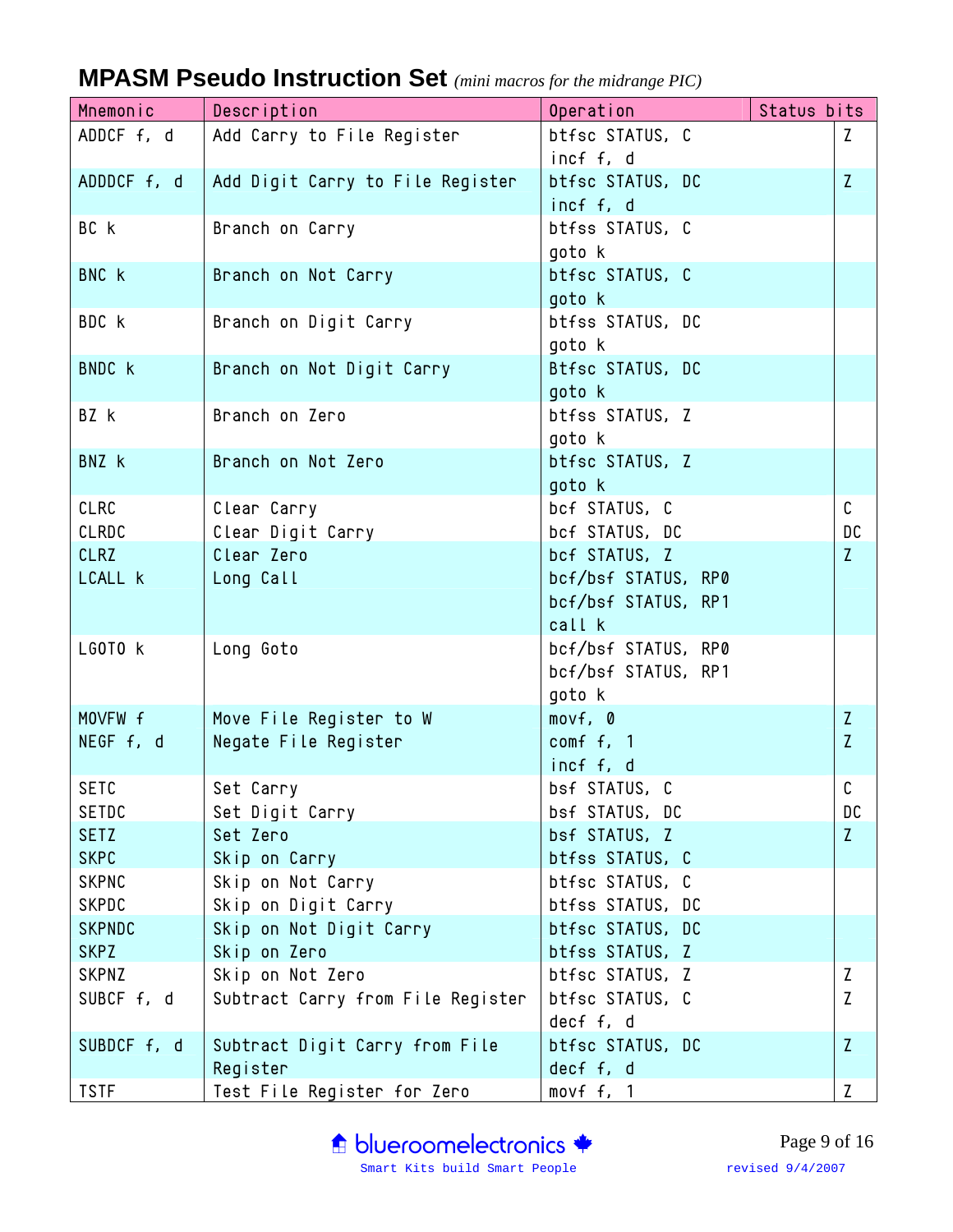# **Firefly 16F88 Special File Registers & RAM**

The following tables are designed to supplement the 16F88 datasheet by Microchip.

|        | Green = bit set on $POR "1"$ (Power On Reset)          |
|--------|--------------------------------------------------------|
|        | White = $\overline{bit}$ clear on POR $\overline{0}$   |
|        | $Yellow = unknown on POR (not cleared or set)$         |
|        | X = not in use, usually returns a zero "0"             |
| Italic | Italic = bit is read only                              |
|        | RAM unknown state on reset (not cleared or set on POR) |
|        | Red = Firefly Hardware does not support this feature   |

|                   | Common to banks 0, 1, 2 & 3 (all banks) |                       |            |                                                   |                 |                                                        |          |             |
|-------------------|-----------------------------------------|-----------------------|------------|---------------------------------------------------|-----------------|--------------------------------------------------------|----------|-------------|
|                   | Bit 7   6                               |                       |            |                                                   |                 |                                                        |          |             |
| <b>FSR</b>        |                                         |                       |            | Indirect Data Memory (RAM or SFR) Address Pointer |                 |                                                        |          |             |
| <b>INDF</b>       |                                         |                       |            |                                                   |                 | Contents of Data Memory (RAM or SFR) Pointed to by FSR |          |             |
| <b>INTCON</b>     |                                         |                       |            |                                                   |                 | GIE   PEIE   TMR0IE   INT0IE   RBIE   TMR0IF           | I INTØIF | <b>RBIF</b> |
| <b>PCL</b>        |                                         | Program Counter (LSB) |            |                                                   |                 |                                                        |          |             |
| <b>PCLATH</b>     |                                         |                       |            |                                                   |                 | Write Buffer for Upper five PCL bits                   |          |             |
| <b>STATUS</b>     | IRP                                     | RP1                   | <b>RP0</b> |                                                   | NOT_TO NOT_PD Z |                                                        | DC.      |             |
| RAM 0x070 - 0x07F |                                         |                       |            |                                                   | STATUS XXXXXXXX |                                                        |          |             |

Note: the ICD2 debugger mode uses RAM address 0x070 and 0x0F0

#### Specific to bank 0 (PORTB & TMR0 repeated in bank 2)

|                            | Bit 7                  | 6                                               | 5                                | $\overline{4}$                                | $\overline{3}$     | $\overline{2}$     | $\overline{1}$     | $\overline{\boldsymbol{\theta}}$ |
|----------------------------|------------------------|-------------------------------------------------|----------------------------------|-----------------------------------------------|--------------------|--------------------|--------------------|----------------------------------|
| <b>ADCON0</b>              | ADCS1                  | ADCS0                                           | CHS <sub>2</sub>                 | CHS <sub>1</sub>                              | CHS0               | 60                 |                    | <b>ADON</b>                      |
| <b>ADRESH</b>              |                        | A/D Result Register (MSB)                       |                                  |                                               |                    |                    |                    |                                  |
| <b>CCP1CON</b>             |                        |                                                 | CCP <sub>1X</sub>                | CCP <sub>1</sub> Y                            | CCP <sub>1M3</sub> | CCP <sub>1M2</sub> | CCP <sub>1M1</sub> | CCP <sub>1M0</sub>               |
| CCPR1H                     |                        | Capture/Compare/PWM Register 1 (MSB)            |                                  |                                               |                    |                    |                    |                                  |
| CCPR1L                     |                        | Capture/Compare/PWM Register 1 (LSB)            |                                  |                                               |                    |                    |                    |                                  |
| PIR1                       |                        | ADIF                                            | RCIF                             | <b>TXIF</b>                                   | <b>SSPIF</b>       | CCP1IF             | TMR2IF             | TMR1IF                           |
| PIR <sub>2</sub>           | <b>OSFIF</b>           | CMIF                                            |                                  | EEIF                                          |                    |                    |                    |                                  |
| <b>PORTA</b>               |                        | Bit 4 is Zero on BOR $-$                        |                                  |                                               |                    |                    |                    |                                  |
| <b>PORTB</b>               |                        |                                                 |                                  | <u>&lt;- Bits 7 &amp; 6 are Zeroed on BOR</u> |                    |                    |                    |                                  |
| <b>RCSTA</b>               | <b>SPEN</b>            | RX9                                             | <b>SREN</b>                      | CREN                                          | ADDEN              | <b>FERR</b>        | <b>OERR</b>        | RX9D                             |
| <b>RCREG</b>               |                        | USART Receive Data Register                     |                                  |                                               |                    |                    |                    |                                  |
| <b>SSPBUF</b>              |                        | Synchronous Serial Port Receive/Transmit Buffer |                                  |                                               |                    |                    |                    |                                  |
| <b>SSPCON</b>              | <b>WCOL</b>            | <b>SSPOV</b>                                    | <b>SSPEN</b>                     | CKP                                           | SSPM3              | SSPM2              | SSPM1              | <b>SSPM0</b>                     |
| T <sub>1</sub> CON         |                        | <b>TIRUN</b>                                    | T <sub>1</sub> CKPS <sub>1</sub> | T <sub>1</sub> CKPS0                          | T10SCEN            | NOT_T1SYNC         | TMR1CS             | TMR <sub>10N</sub>               |
| T <sub>2</sub> CON         |                        | TOUTPS3                                         | TOUTPS2                          | POUTPS1                                       | <b>TOUTPS0</b>     | TMR20N             | T2CKPS1            | T2CKPS0                          |
| TMR <sub>0</sub>           | Timer0 Module Register |                                                 |                                  |                                               |                    |                    |                    |                                  |
| TMR <sub>1</sub> H         |                        | Holding Register for 16-bit Timer1 (MSB)        |                                  |                                               |                    |                    |                    |                                  |
| TMR <sub>1</sub> L         |                        | Holding Register for 16-bit Timer1 (LSB)        |                                  |                                               |                    |                    |                    |                                  |
| TMR <sub>2</sub>           |                        | Timer2 Module Register                          |                                  |                                               |                    |                    |                    |                                  |
| <b>TXREG</b>               |                        | USART Transmit Data Register                    |                                  |                                               |                    |                    |                    |                                  |
| <b>RAM 0x020</b><br>$\sim$ | 0x06F                  |                                                 |                                  |                                               | STATUS x00xxxxx    |                    |                    |                                  |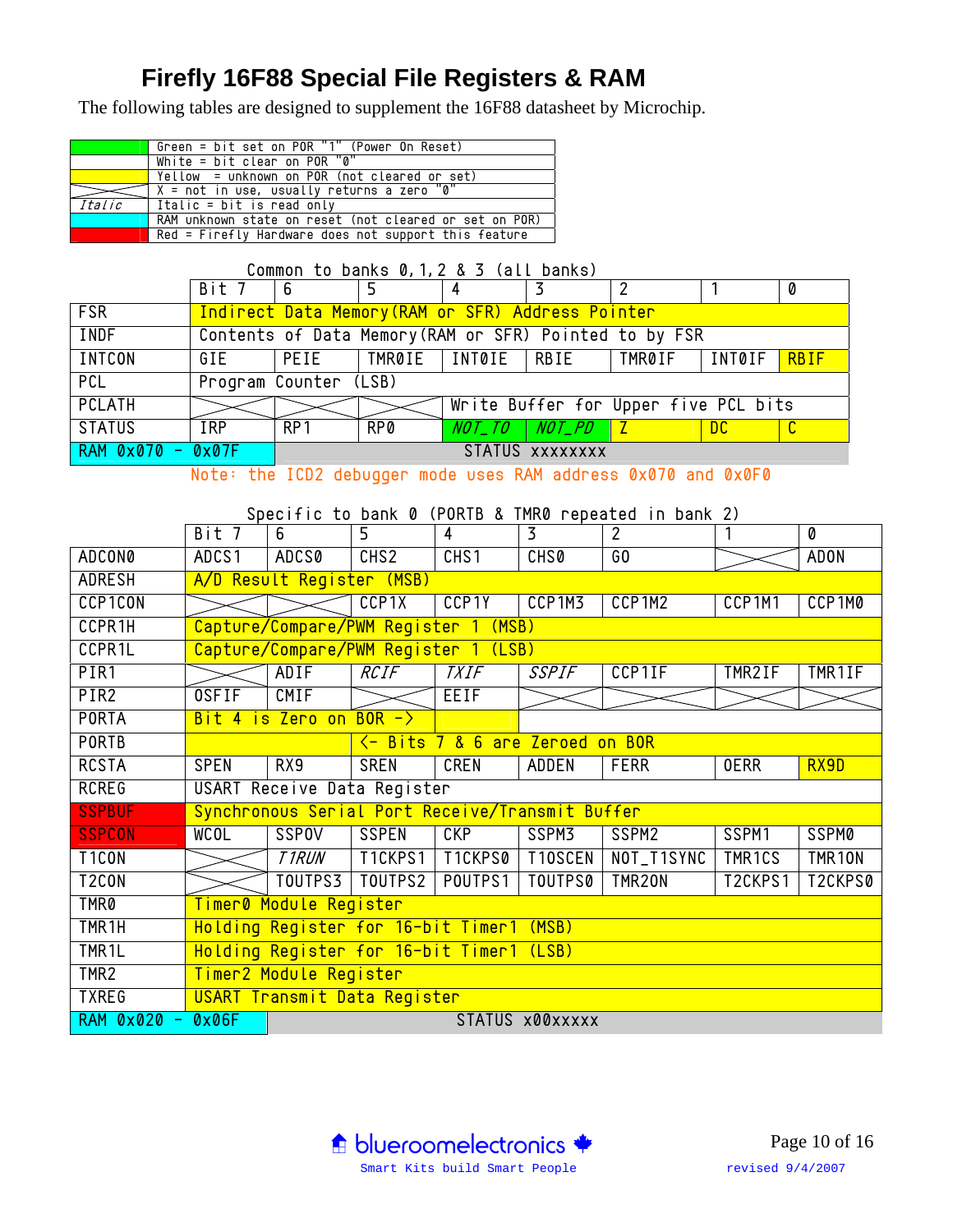## *Firefly 16F88 Special File Registers & RAM continued…*

| opcorrio to bank i (orribon_keo & ikiso ropcatca ni bank J) |                               |                    |             |                                            |                                       |                  |                  |             |  |
|-------------------------------------------------------------|-------------------------------|--------------------|-------------|--------------------------------------------|---------------------------------------|------------------|------------------|-------------|--|
|                                                             | Bit 7                         | 6                  | 5           | 4                                          | 3                                     | $\overline{2}$   |                  | 0           |  |
| ADCON1                                                      | ADFM                          | ADCS2              | VCFG1       | VCFG0                                      |                                       |                  |                  |             |  |
| ADRESL                                                      | A/D Result Register (LSB)     |                    |             |                                            |                                       |                  |                  |             |  |
| <b>ANSEL</b>                                                |                               | ANS <sub>6</sub>   | ANS5        | ANS4                                       | ANS3                                  | ANS <sub>2</sub> | ANS <sub>1</sub> | <b>ANS0</b> |  |
| CMCON                                                       | C <sub>20</sub> UT            | C <sub>10</sub> UT | C2INV       | C <sub>1</sub> INV                         | CIS                                   | CM2              | CM1              | CMO         |  |
| <b>CVRCON</b>                                               | <b>CVREN</b>                  | <b>CVROE</b>       | <b>CVRR</b> |                                            | CVR3                                  | CVR <sub>2</sub> | CVR1             | <b>CVR0</b> |  |
| <b>OSCCON</b>                                               |                               | IRCF2              | IRCF1       | <b>IRCF0</b>                               | <b>OSTS</b>                           | IOFS             | SCS <sub>1</sub> | <b>SCS0</b> |  |
| OPTION_REG                                                  | NOT_RBPU                      | <b>INTEDG</b>      | <b>TOCS</b> | <b>TOSE</b>                                | <b>PSA</b>                            | PS2              | PS1              | PSO         |  |
| <b>OSCTUNE</b>                                              |                               |                    | TUN5        | TUN4                                       | TUN3                                  | TUN2             | TUN1             | <b>TUN0</b> |  |
| <b>PCON</b>                                                 |                               |                    |             |                                            |                                       |                  | NOT_POR          | NOT_BOR     |  |
| PIE1                                                        |                               | ADIE               | <b>RCIE</b> | <b>TXIE</b>                                | <b>SSPIE</b>                          | CCP1IE           | TMR2IE           | TMR1IE      |  |
| PIE2                                                        | <b>OSFIE</b>                  | <b>CMIE</b>        |             | EEIE.                                      |                                       |                  |                  |             |  |
| PR <sub>2</sub>                                             | Timer2 Period Register        |                    |             |                                            |                                       |                  |                  |             |  |
| <b>TRISA</b>                                                |                               |                    | PORTA, 5    |                                            | PORTA Data Direction Register         |                  |                  |             |  |
| TRISB                                                       | PORTB Data Direction Register |                    |             |                                            | $=$ input default), $\theta =$ output |                  |                  |             |  |
| <b>TXSTA</b>                                                | <b>CSRC</b>                   | TX9                | TXEN        | <b>SYNC</b>                                |                                       | <b>BRGH</b>      | <b>TRMT</b>      | TX9D        |  |
| <b>SSPADD</b>                                               |                               |                    |             | Synchronous Serial Port Address (I2C mode) |                                       |                  |                  |             |  |
| <b>SSPSTAT</b>                                              | <b>SMP</b>                    | <b>CKE</b>         | $D_A$       | I2C_STOP                                   | I2C_START                             | $R_W$            | UA               | BF          |  |
| $RAM$ $0 \times 0 A0 -$                                     | <b>OXOEF</b>                  |                    |             |                                            | STATUS x01xxxxx                       |                  |                  |             |  |

Specific to bank 1 (OPTION REG & TRISB repeated in bank 3)

Specific to bank 2(PORTB & TMR0 repeated in bank 2)

|                       | Bit 7                  | 6 | 5 | 4                                              |                 |                                      |               | 0      |
|-----------------------|------------------------|---|---|------------------------------------------------|-----------------|--------------------------------------|---------------|--------|
| EEADR                 |                        |   |   |                                                |                 | EEPROM Address Register (LSB)        |               |        |
| EEADRH                |                        |   |   |                                                |                 | <b>EEPROM Address Register (MSB)</b> |               |        |
| EEDATA                |                        |   |   |                                                |                 | EEPROM Data Register (LSB)           |               |        |
| <b>EEDATH</b>         |                        |   |   |                                                |                 | EEPROM Data Register (MSB)           |               |        |
| <b>PORTB</b>          |                        |   |   | <u> &lt;- Bits 7 &amp; 6 are Zeroed on BOR</u> |                 |                                      |               |        |
| <b>TMR0</b>           | Timer0 Module Register |   |   |                                                |                 |                                      |               |        |
| <b>WDTCON</b>         |                        |   |   |                                                | WDTPS3 WDTPS2   | WDTPS1                               | <b>WDTPS0</b> | SWDTEN |
| $RAM$ $0x110 - 0x16F$ |                        |   |   |                                                | STATUS x10xxxxx |                                      |               |        |

Specific to bank 3(OPTION REG & TRISB repeated in bank 1)

|                   | Bit 7                                               | 6             |                 |             |              |                 |                 | 0          |
|-------------------|-----------------------------------------------------|---------------|-----------------|-------------|--------------|-----------------|-----------------|------------|
| EECON1            | <b>EEPGD</b>                                        |               |                 | <b>FREE</b> | <b>WRERR</b> | WREN            | WR              | <b>RD</b>  |
| EECON2            | EEPROM Control Register 2 (Not a physical register) |               |                 |             |              |                 |                 |            |
| OPTION_REG        | NOT_RBPU                                            | INTEDG   TOCS |                 | <b>TOSE</b> | <b>PSA</b>   | PS <sub>2</sub> | PS <sub>1</sub> | <b>PS0</b> |
| TRISB             | PORTB Data Direction Register                       |               |                 |             |              |                 |                 |            |
| RAM 0x190 - 0x1EF |                                                     |               | STATUS x11xxxxx |             |              |                 |                 |            |

\*Keep in mind pins that support A/D will default to analog mode. To configure the pins as digital I/O on Fireflys 16F88 don't forget to clear the ANSEL register bits.

clrf ANSEL ;B1 will make all PORTA pins digital

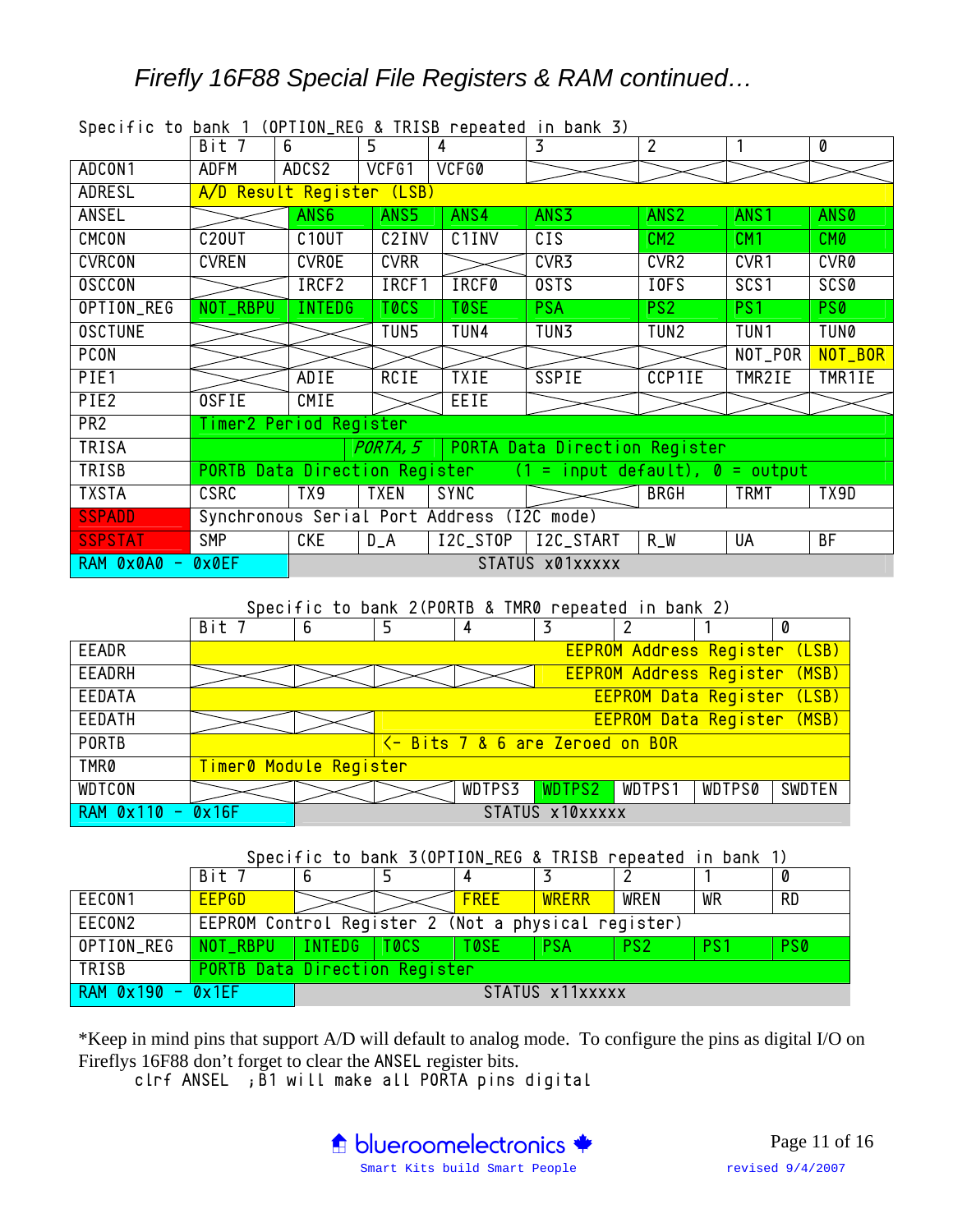#### **The 16F88 configuration word**

 Configuration \_\_CONFIG bits setup the processor what to do when initially powered up. They are often referred to as fuses and a blank or erased PIC will set the config bits *fuses* and they are "blown" at programming time. They are in memory locations that cannot be accessed or modified by 16xxx series PICs, they can only be accessed / changed by a programmer such as Inchworm.

The list below shows only settings that apply to the Firefly Tutor, not listed are any config settings that would not apply to the Fireflys 16F88. When a PIC is erased the config bits return to their default set state.

#### **Firefly mandatory config bit settings**

To ensure your Firefly will operate properly the following three config options must be enabled. \_\_CONFIG \_CONFIG1, \_INTRC\_IO & \_DEBUG\_ON & \_LVP\_OFF

\_INTRC\_IO Internal RC oscillator enabled; RA6 & RA7 are available as I/O \_DEBUG\_ON Disable RB6 & RB7 as I/O; *reserve for Inchworm use.* \_LVP\_OFF Frees RB3 as I/O; *Inchworm is a HVP programmer / Debugger*

*It's also possible to shorten the above statement to* \_\_CONFIG \_CONFIG1, 0x377C

#### **Additional options that depend on application**

To add (actually AND) more config options simply use "&" to AND them together. \_\_CONFIG \_CONFIG1, 0x377C & \_CCP1\_RB3

It's also ok to use multiple CONFIG lines. \_\_CONFIG \_CONFIG1, \_WDT\_OFF & \_DEBUG\_ON \_\_CONFIG \_CONFIG1, \_CCP1\_RB0 & \_PWRTE\_ON

*Default options are indicated with an asterisk.* 

| $\_CCP1\_RB3$ | $CCP1$ "PWM" (RB3/CON1 pin 3)                          |
|---------------|--------------------------------------------------------|
| $\_CCP1\_RBO$ | *default (IR_IN & SW1) handy for IR decoding "Capture" |
| _WDT_ON       | * <b>default</b> Enables the Watchdog Timer            |
| $\_WDT\_OFF$  | Disable Watchdog Timer (required for debug)            |

#### **Optional settings for CONFIG1**

| $\_CP\_OFF$       | *default code protect off                                                    |
|-------------------|------------------------------------------------------------------------------|
| $C$ P $AL$ L $L$  | code protect on (PIC can only be erased and reprogrammed, read not possible) |
| _WRT_PROTECT_OFF  | *default no program memory is write protected                                |
| _WRT_PROTECT_256  | first 1/4 K program memory is write protected                                |
| _WRT_PROTECT_2048 | first $\frac{1}{2}$ program memory is write protected                        |
| _WRT_PROTECT_ALL  | all program memory is write protected                                        |
| $\_CPD$ $_ON$     | EEPROM data is code protected                                                |
| $\_CPD$ $OFF$     | *default EEPROM data code protect off                                        |
| _BODEN_ON         | *default brownout detect enabled                                             |
| _BODEN_OFF        | brownout detect disabled                                                     |
| _PWRTE_ON         | power on timer enabled (caution do not use when ICD2 debugging)              |
| _PWRTE_OFF        | *default power on timer disabled                                             |

*Although the 16F88 has CONFIG2 fuse settings it is not used by Firefly and can be safely ignored.* 



Page 12 of 16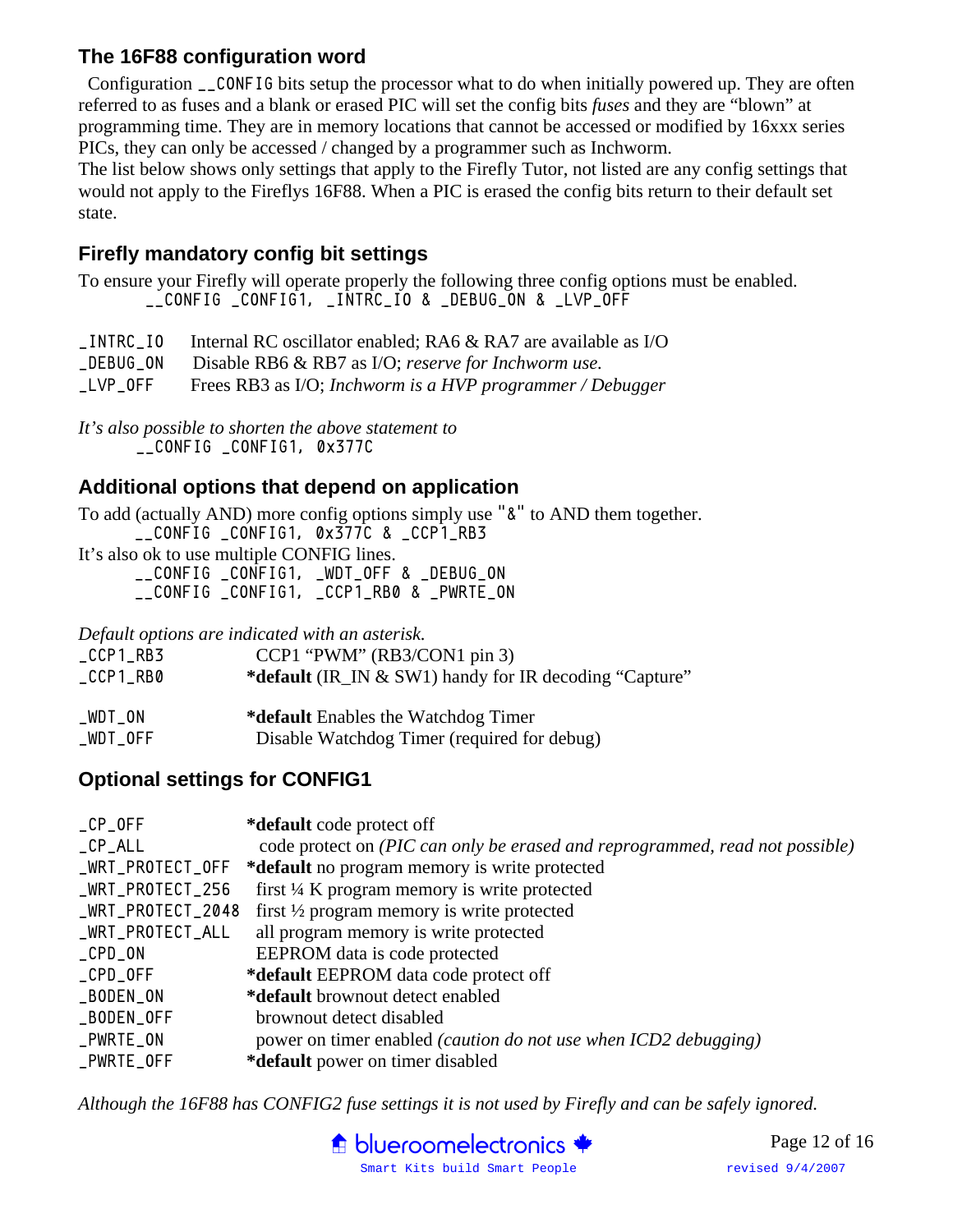# **All MPASM assembler programs should…**

• be [Tab] indented except for labels, comments ; indenting is important • start with a processor directive list p=16F88 • use the include file for that processor include "p16F88.inc" • finally end with the END directive END

# **Compare and Jump if…**

|                                           |       | $=$ RAM     | x<br>Ξ. | LITERAL     |
|-------------------------------------------|-------|-------------|---------|-------------|
| <b>CJA</b>                                | movf  | X, w        | movlw   | X           |
| Compare X to Y and jump if above          | subwf | Y, w        | subwf   | Y, w        |
| X > Y                                     | bnc   | <b>ADDR</b> | bnc     | <b>ADDR</b> |
| <b>CJAE</b>                               | movf  | X, w        | movlw   | X           |
| Compare X to Y and jump if above or equal | subwf | Y, w        | subwf   | Y, w        |
| $X \geq Y$                                | bс    | <b>ADDR</b> | bс      | <b>ADDR</b> |
| <b>CJB</b>                                | movf  | Y, w        | movlw   | X           |
| Compare X to Y and jump if below          | subwf | X, w        | subwf   | Y, w        |
| X < Y                                     | bnc   | <b>ADDR</b> | bnc     | <b>ADDR</b> |
| <b>CJBE</b>                               | movf  | Y, w        | movf    | Y, w        |
| Compare X to Y and jump if below or equal | subwf | X, w        | sublw   | X           |
| $X \leq Y$                                | bс    | ADDR        | bс      | <b>ADDR</b> |
| <b>CJE</b>                                | movf  | X, w        | movlw   | X           |
| Compare X to Y and jump if equal          | XOLMf | Y, w        | XOLMf   | Y, w        |
| $X = Y$                                   | bz    | ADDR        | bz      | <b>ADDR</b> |
| <b>CJNE</b>                               | movf  | X, w        | movlw   | X           |
| Compare X to Y and jump if not equal      | XOLME | Y, w        | XOLMf   | Y, w        |
| $X \leq Y$                                | bnz   | <b>ADDR</b> | bnz     | ADDR        |

I've used the MPASM pseudo instruction "b" branch is used to simplify the above statements. Pseudo instructions will simply insert the code required at assembly time. In my opinion pseudo instructions can improve readability and shorted the apparent length of a program.

It's also possible to make any of the above functions into macros. For example: the CJA macro on the right.

|            | ;*** Compare and Jump if Above |
|------------|--------------------------------|
|            | CJA macro X, Y, ADDRESS        |
| movf X, w  |                                |
| subwf Y, w |                                |
| bnc        | ADDRESS                        |
| endm       |                                |

To use the CJA macro after it's declared simply use a statement similar to: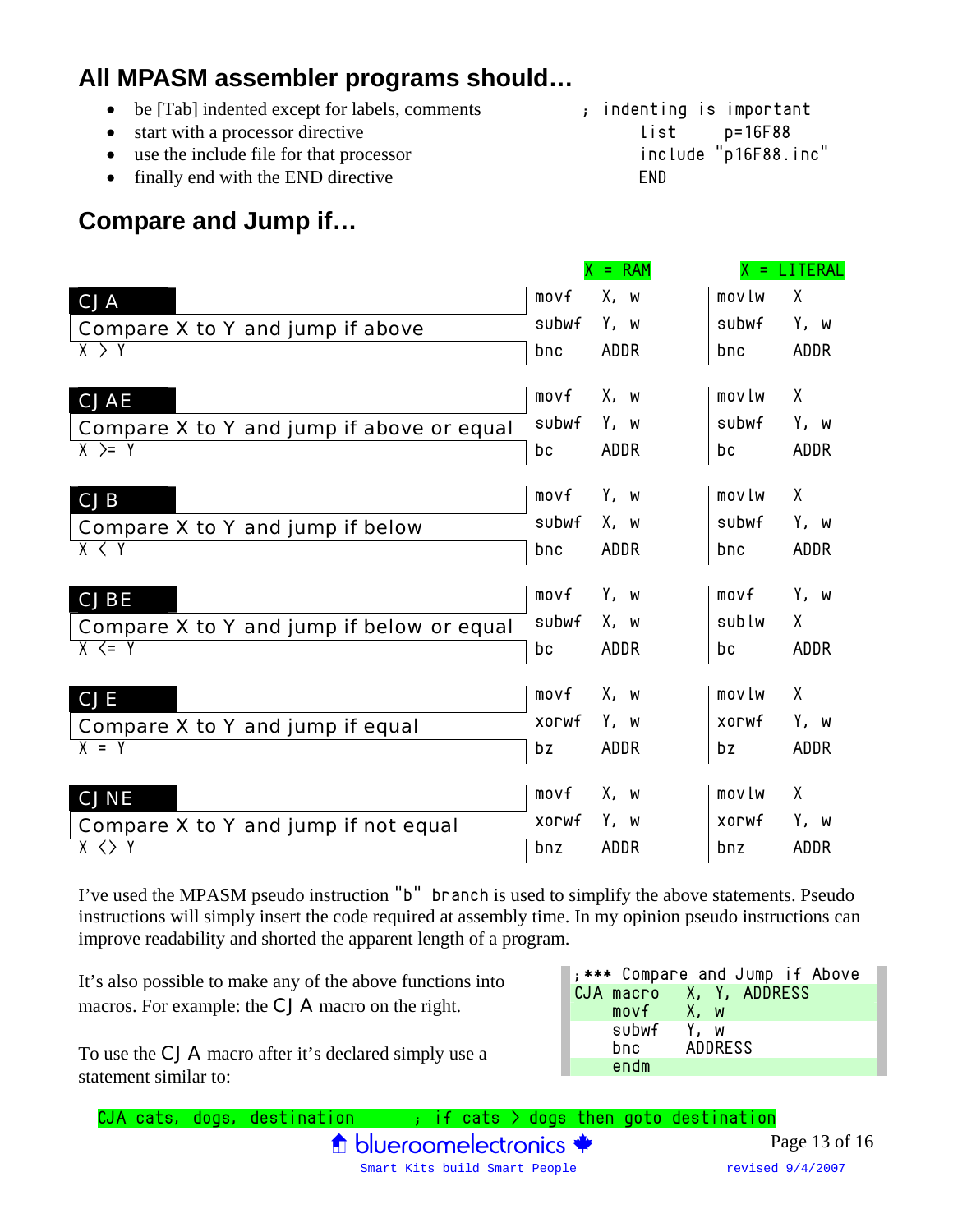# (+==+==)**Firefly 16F88 Project:**

"Blinky VR1"

This program will flash the three bicolor (Red/Green) LEDs in a back and forth fashion on your Firefly. You can adjust the speed with the potentiometer VR1.



|        | LIST                                  | $p = 16F88$<br>INCLUDE <p16f88.inc></p16f88.inc>                           | *** Blinky VR1 requires the use of VR1 (DIP switch VR1 = ON, Tutor = ON, all others OFF/down);<br>; *** LEDs 1 thru 3 will flash back and forth with the rate controlled by VR1<br>j.<br>$\mathbf{r}$ |  |
|--------|---------------------------------------|----------------------------------------------------------------------------|-------------------------------------------------------------------------------------------------------------------------------------------------------------------------------------------------------|--|
|        |                                       | ERRORLEVEL 0, -302<br>__CONFIG _CONFIG1, 0x2F30                            | ; suppress bank select warning                                                                                                                                                                        |  |
| _let   | macro<br>movlw<br>banksel<br>movwf    | reg, lit<br>lit.<br>req<br>req                                             | , MACRO _let <register>, <literal><br/>; W = literal<br/>; make sure it's in the right bank<br/>; register = <math>W</math></literal></register>                                                      |  |
|        | endm                                  |                                                                            |                                                                                                                                                                                                       |  |
| Count  | equ<br>0 <sub>0</sub>                 | 0x20<br>0x000                                                              | ; delay loop counter (0x20 is RAM start location)<br>; this is the reset vector                                                                                                                       |  |
| Init   | nop<br>_let<br>_let                   | ANSEL, b'00000010'<br>ADCON0, b'11001101'                                  | ; nop if you plan on using the debugger<br>; select RA1/AN1 as analog input<br>; AD enabled, AN1 selected (VR1) & begin conversion                                                                    |  |
| Red1   | _let                                  | PORTA, b'01000000'                                                         | ; LED1 RED                                                                                                                                                                                            |  |
|        | _let<br>call                          | TRISA, b'10111110'<br>Delay                                                | ; R x x                                                                                                                                                                                               |  |
| Red2   | _let<br>_let<br>call                  | PORTA, b'10000000'<br>TRISA, b'00111111'<br>Delay                          | ; LED2 RED<br>; x R x                                                                                                                                                                                 |  |
| Red3   | _let<br>Lie<br>call                   | PORTA, b'00000001'<br>TRISA, b'01111110'<br>Delay                          | ; LED3 RED<br>; x x R                                                                                                                                                                                 |  |
| Green3 | _let<br>_let                          | PORTA, b'10000000'<br>TRISA, b'01111110'                                   | ; LED3 GREEN<br>; x x G                                                                                                                                                                               |  |
| Green2 | call<br>_let                          | Delay<br>PORTA, b'01000000'                                                | ; LED2 GREEN                                                                                                                                                                                          |  |
|        | _let<br>call                          | TRISA, b'00111111'<br>Delay                                                | $\,$ ; $\,$ x $\,$ G $\,$ x                                                                                                                                                                           |  |
| Green1 | _let<br>_let                          | PORTA, b'00000001'<br>TRISA, b'10111110'                                   | ; LED1 GREEN<br>; G x x                                                                                                                                                                               |  |
|        | call<br>goto                          | Delay<br>Red1                                                              | ; repeat forever                                                                                                                                                                                      |  |
| Delay  |                                       | ;*** Rotating VR1 varies loop delay, fast flashing LEDs will appear Orange |                                                                                                                                                                                                       |  |
|        | movf<br>movwf                         | ADRESH, W<br>Count                                                         | bcf STATUS, RP0 ;B0 contains ADRESH, ADCON0 & Count<br>; B0 W = VR1 value 0x00-0xFF (also tests for zero)<br>,B0 let Count = W                                                                        |  |
|        | bsf<br>bz                             | ADCON0, GO<br>Exit                                                         | ; B0 start next conversion (Set A/D go/done bit)<br>; if Count = 0 then return early (no need to delay)                                                                                               |  |
| Loop   | ; *** The main delay loop begins here |                                                                            |                                                                                                                                                                                                       |  |
|        | nop<br>decfsz                         | Count                                                                      | ; stretches out the delay routine<br>$,B0$ Count = Count - 1, if result is zero then skip                                                                                                             |  |
|        | goto                                  | Loop                                                                       | ; not yet zero so loop                                                                                                                                                                                |  |
| Exit   | return                                |                                                                            | ; return                                                                                                                                                                                              |  |
|        | END                                   |                                                                            |                                                                                                                                                                                                       |  |

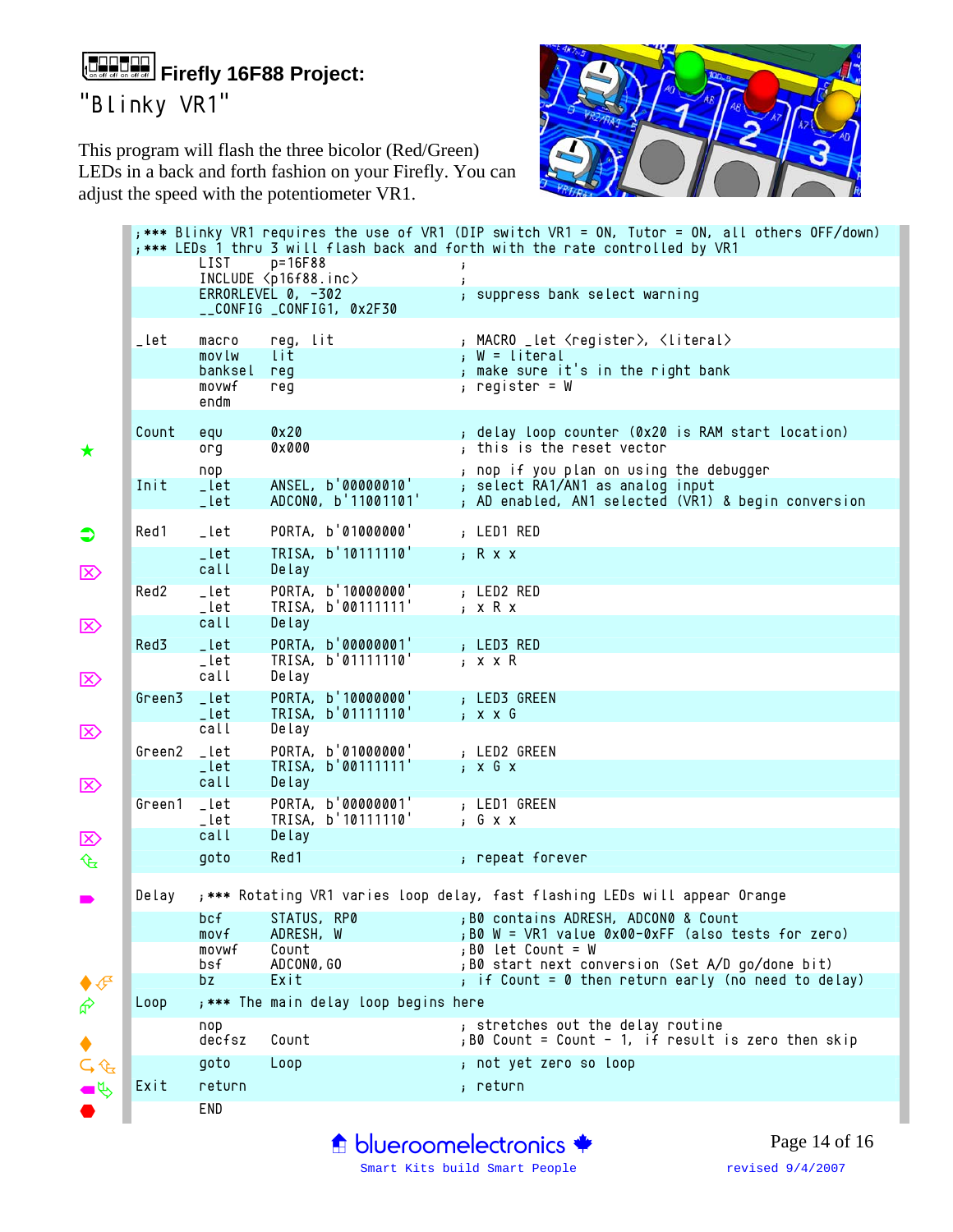#### **Firefly Templates**

The following templates are designed to aid in documenting your own firefly projects. It is simplified to show only available built in devices, external I/O ports & switch settings. You can use these templates for your own Firefly projects and documentation.



Both templates can be downloaded in PNG format and used with your Fireflys' project documentation from http://www.blueroomelectronics.com



Smart Kits build Smart People revised 9/4/2007